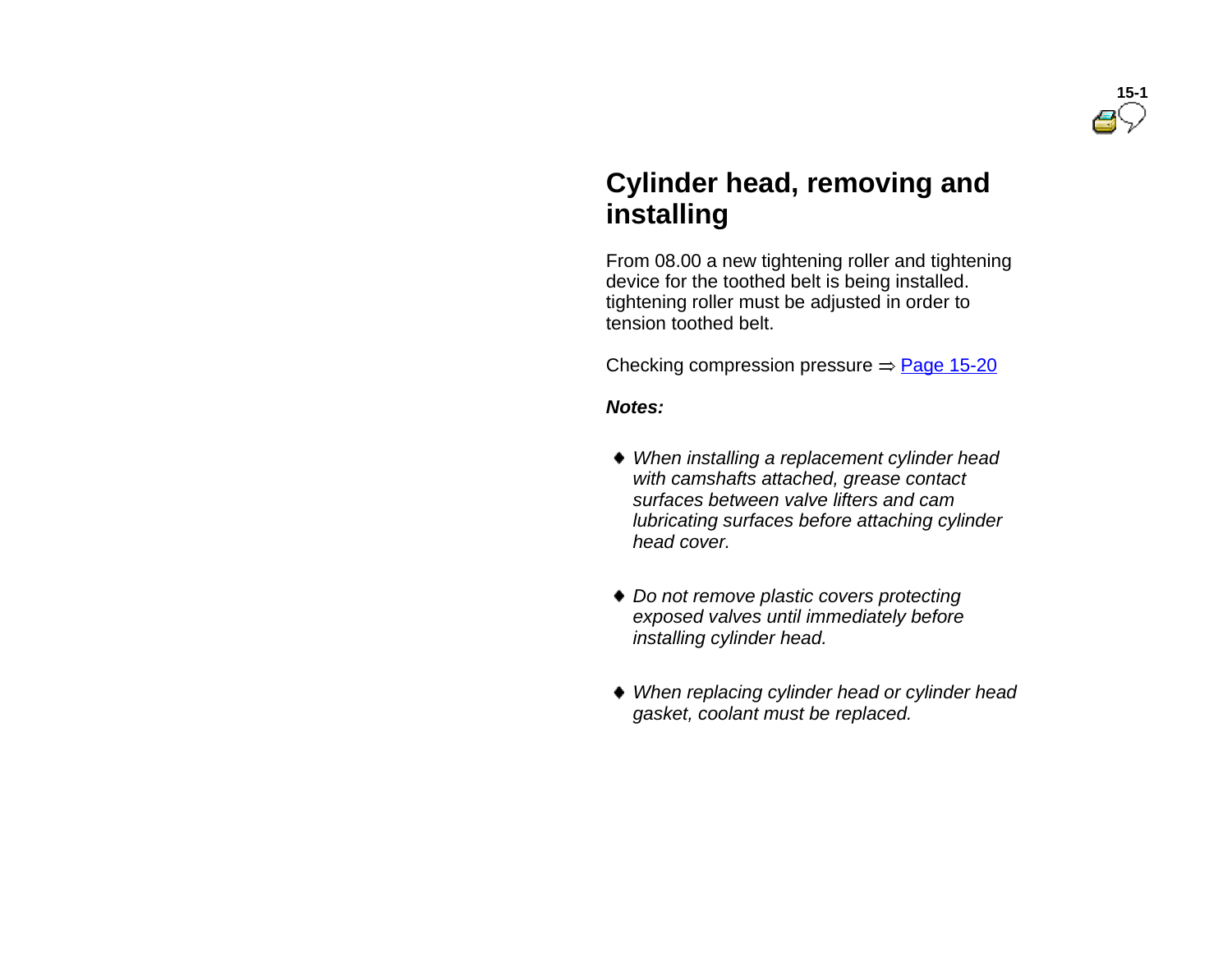



- **1 - Line**
	- ◆ For crankcase ventilation
- **2 - Pressure line**
	- ◆ For combination valve
- **3 - 10 Nm**
- **4 - Cylinder head cover**
- **5 - Cylinder head cover gasket**
	- Replace if damaged
	- Before installing, coat sealing contact surfaces between bearing cap and cylinder head with D 454 300 A2  $\Rightarrow$  Page 15-31 , Fig.  $\Rightarrow$  4 and  $\Rightarrow$  Page 15-31 Fig.  $\Rightarrow$  5
- **6 - Oil deflector**
	- Note position: above intake camshaft
- **7 - 25 Nm**
- **8 - Lifting eye**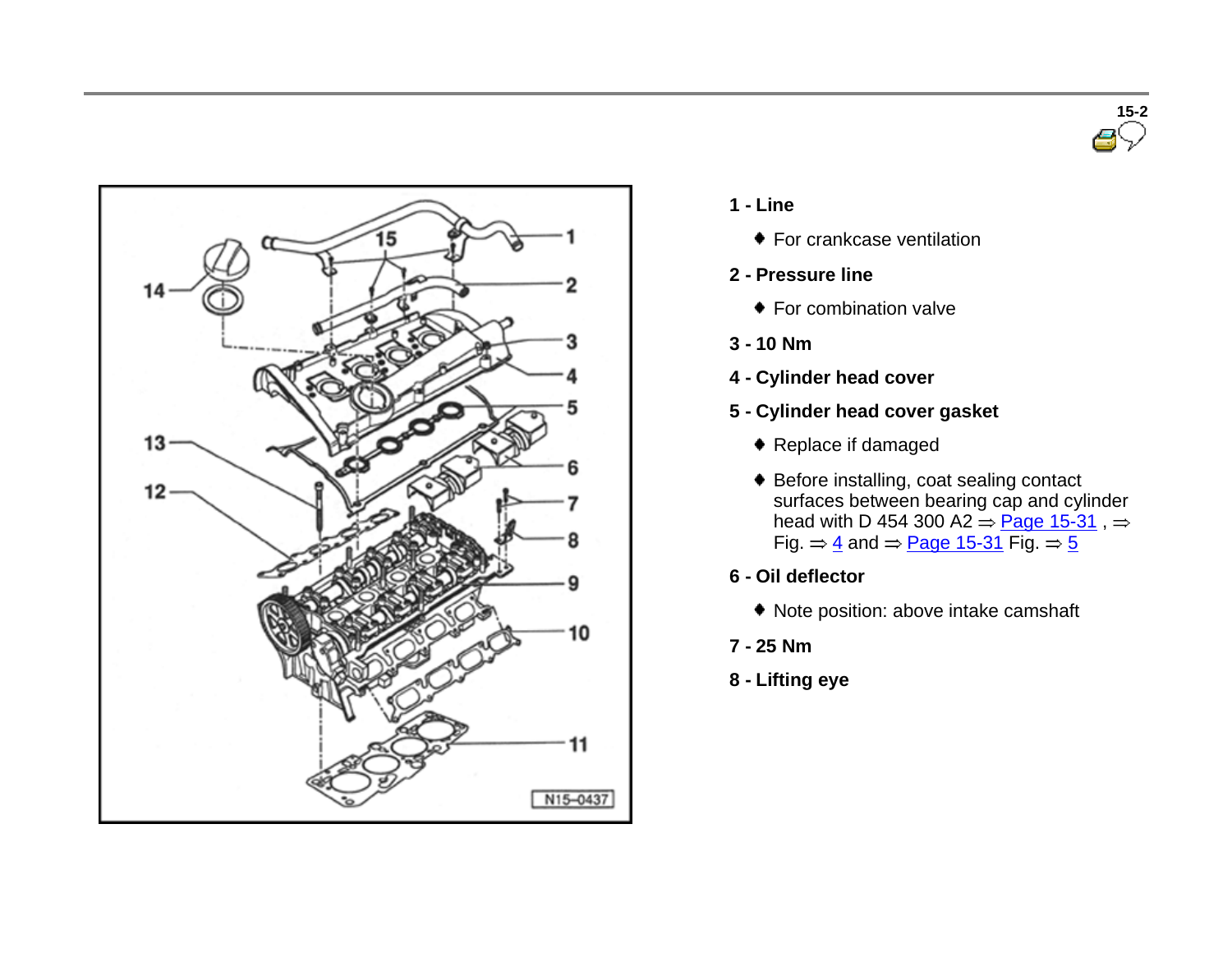



## **9 - Cylinder head**

- $\bullet$  Check for warpage  $\Rightarrow$  Fig.  $\Rightarrow$  1
- Reface sealing surface  $=$  Page 15-29, Fig.  $= 1$
- Removing and installing  $=$  Page 15-14
- After replacing, completely replace coolant
- **10 - Seal for intake line**
	- Always replace
- **11 - Cylinder head gasket**
	- Always replace
	- Metal gasket
	- After replacing, replace coolant
	- Note position: Identification: Part number must be visible from intake side.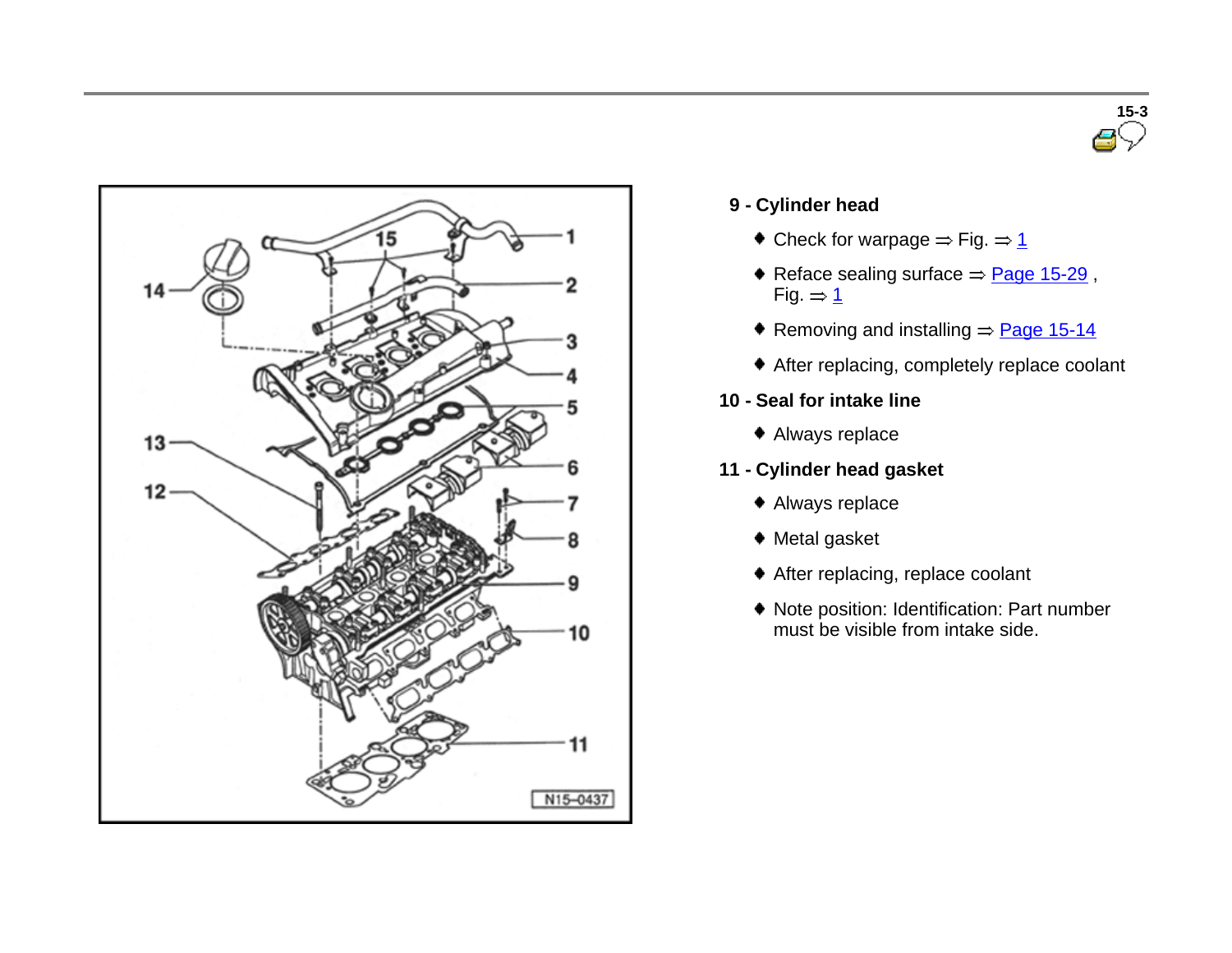



#### **12 - Seal for exhaust manifold**

- Always replace
- Note installed position
- **13 - Cylinder head bolt**
	- Always replace
	- $\bullet$  Sequence for loosening and tightening  $\Rightarrow$ Page 15-14, cylinder head, removing and installing
- **14 - Cap**
	- ◆ Replace seal if damaged
- **15 - 10 Nm**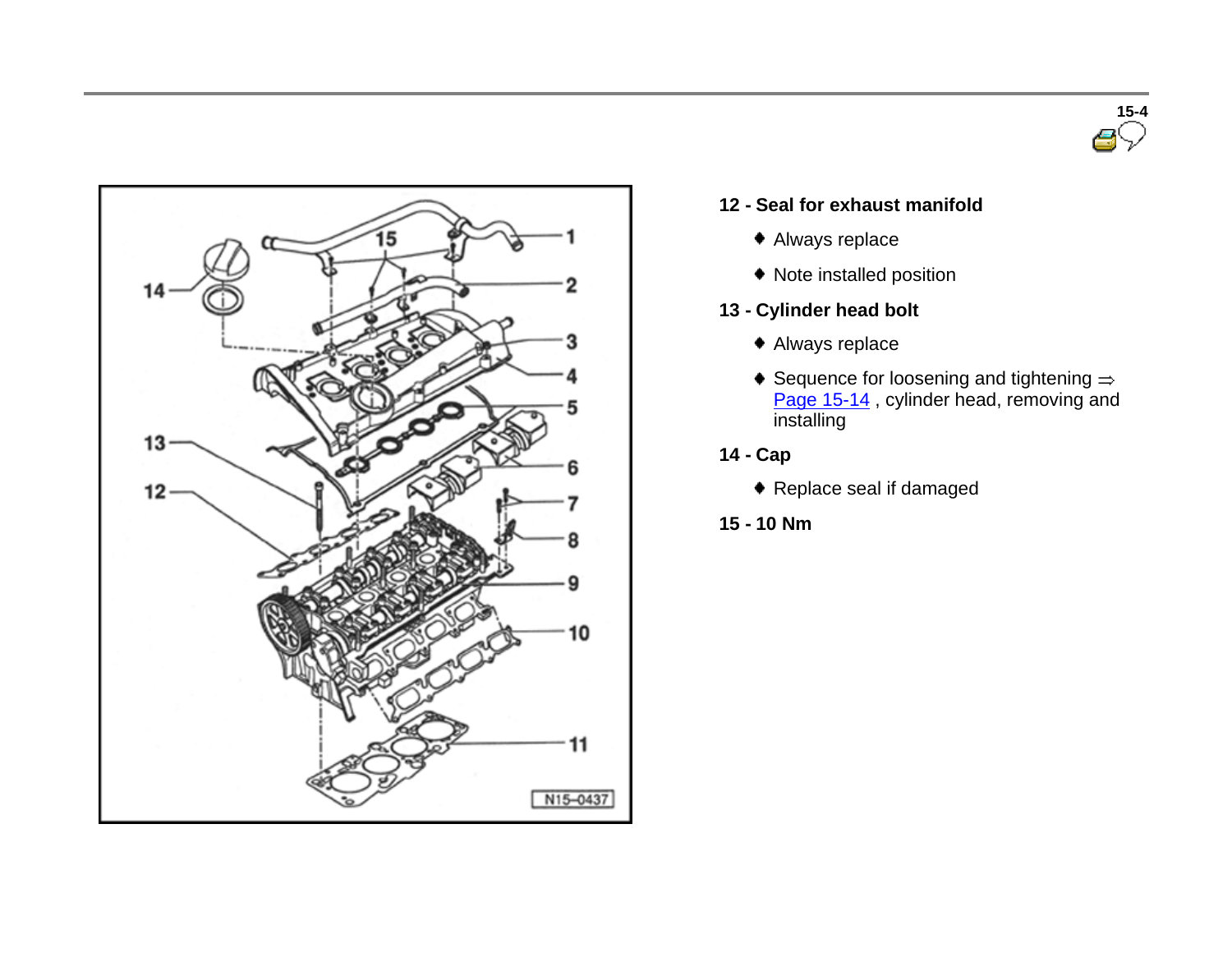



**Fig. 1 Check cylinder head for warpage**

 $\blacktriangleleft$ 

Cylinder head warpage must not exceed: 0.1 mm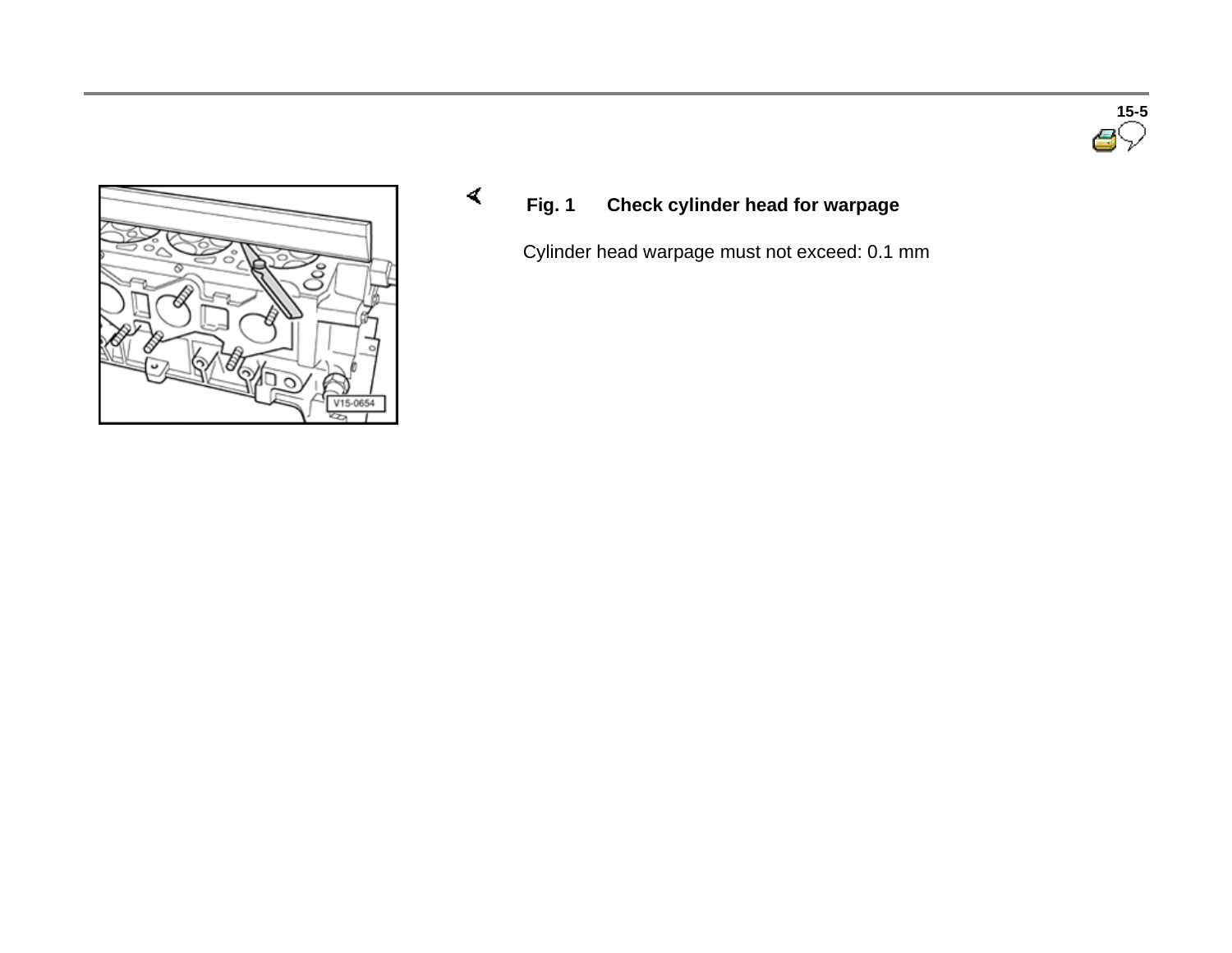



 **Toothed belt, removing, installing and tightening**

**Special tools and equipment** 

- VAG 1331 Torque wrench (5 to 50 Nm)
- VAG 1332 Torque wrench (40 to 200 Nm)

## **Tightening roller up to 07.00 (not adjustable)**

- T10092 Tightening bolt
- T40011 Pin

## **Tightening roller from 08.00 (must be adjusted)**

- ◆ 3387 Pin wrench
- ◆ T10008 Locking plate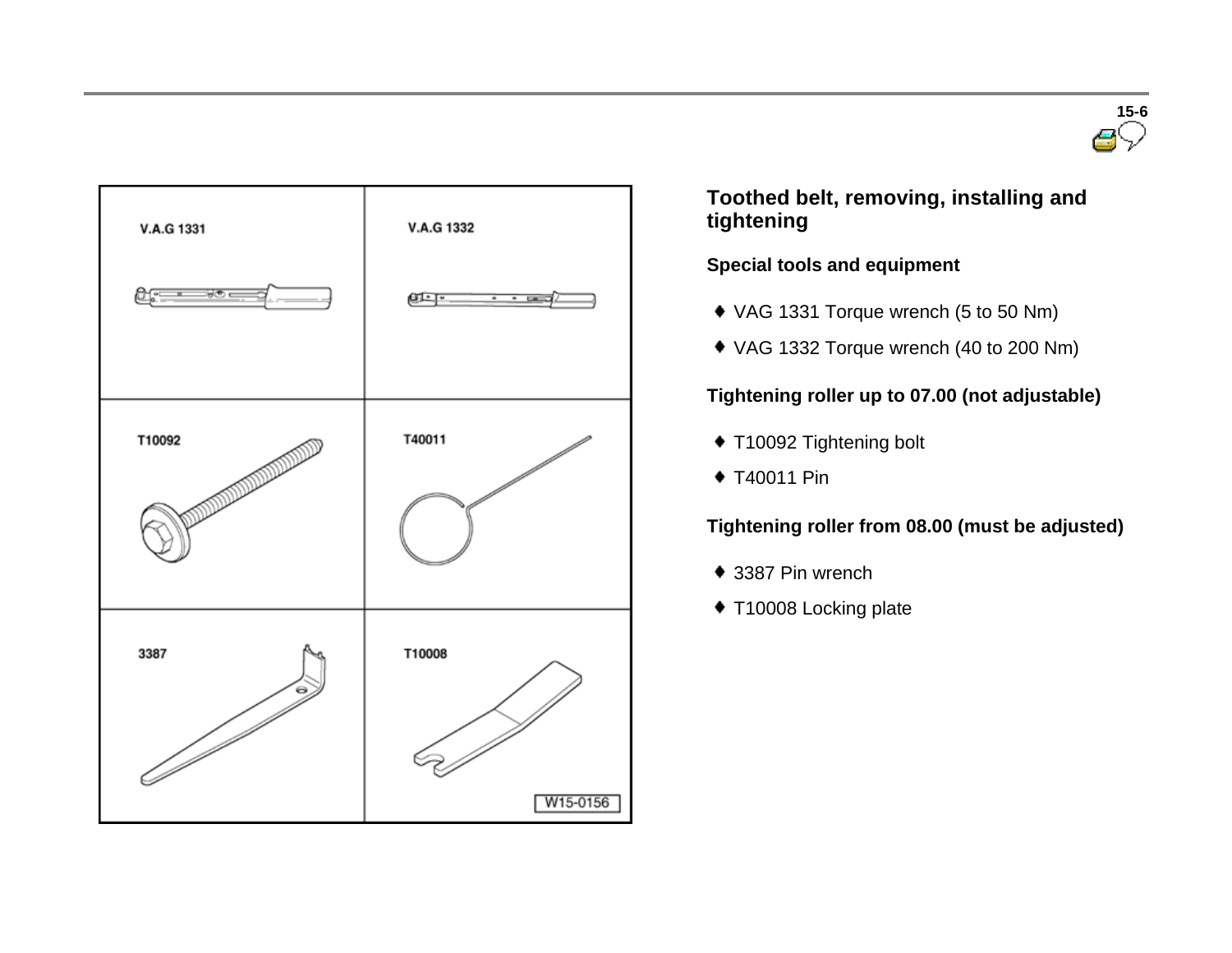## **15-7**

## **Removing**

 $\blacktriangleleft$ 

- Bring lock carrier into service position:

 *Repair Manual, Body Exterior, Repair Group 50; Body, front; Lock carrier service position*

- Remove ribbed belt  $\Rightarrow$  Page 13-14.
- Remove tightening element for ribbed belt.
- Remove toothed belt guard upper.
- Mark direction of rotation of toothed belt.
- Adjust camshaft to TDC cylinder 1.

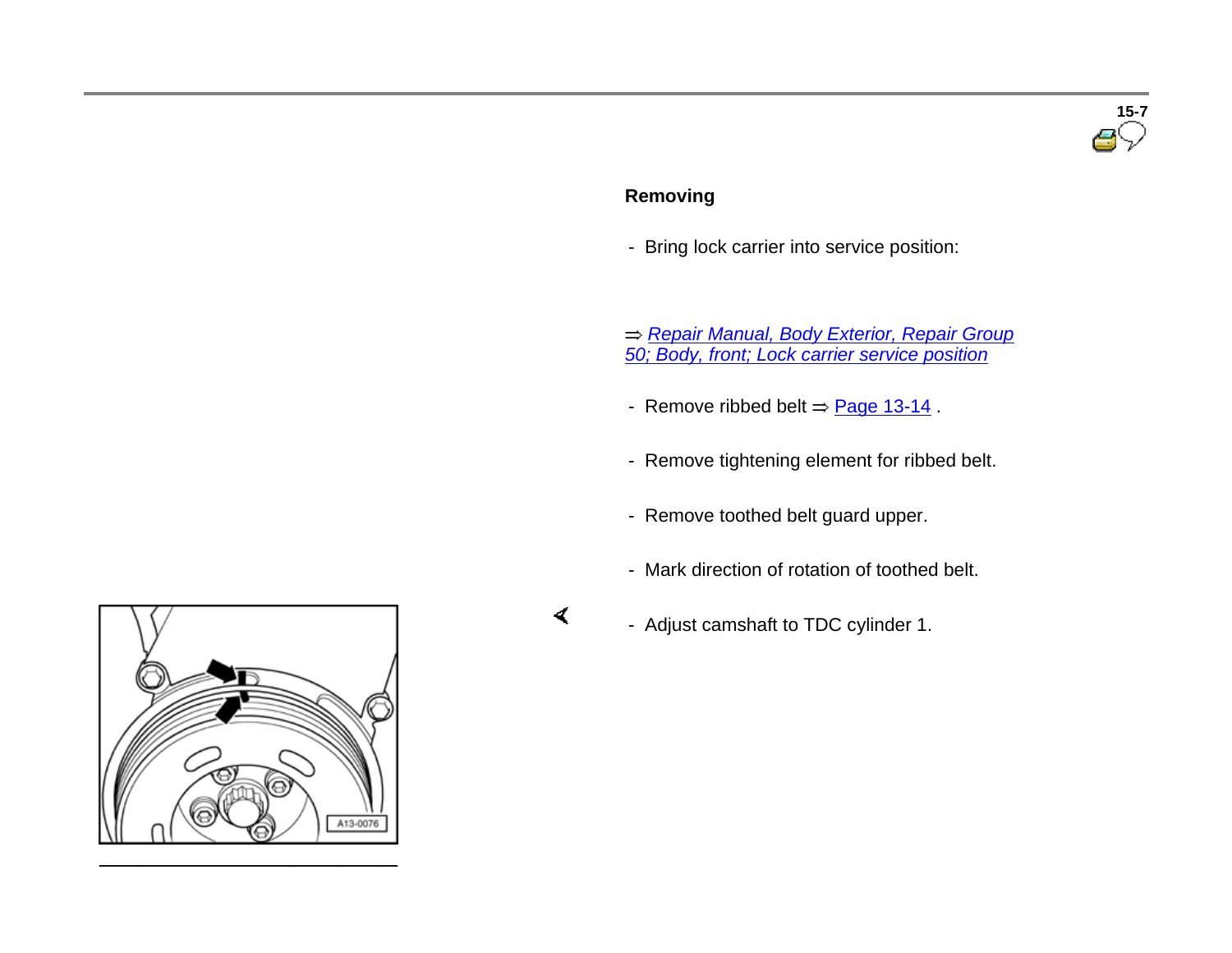- $\blacktriangleleft$
- Remove harmonic balancer/belt pulley.
- Remove lower and center toothed belt guard.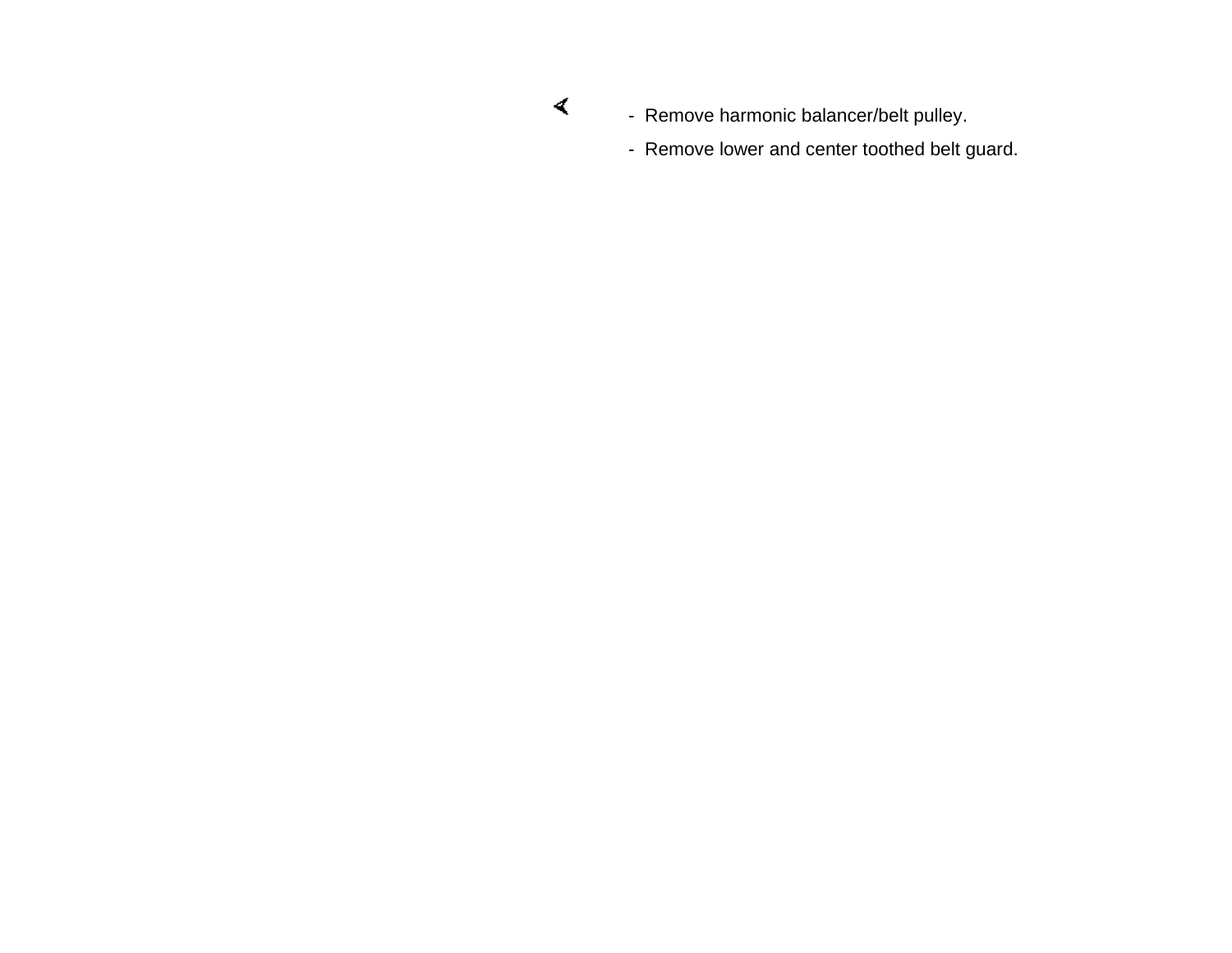

## **Tightening roller up to 07.00 (not adjustable)**

- Thread T10092 tightening bolt into tightening device for toothed belt.
- If necessary, align pressure piston before tightening, using needle nose pliers or thin wire (hole in pressure piston and hole in housing must overlap.
- Tighten pressure piston only far enough so that the pressure piston can be secured using T40001 pin.

## **Tightening roller from 08.00 (must be adjusted)**

- Insert an hex wrench into hex socket up to stop and press tightening roller in counterclockwise direction (in direction of arrow) with uniform non-excessive force until the tightening device of the toothed belt can be aligned using T10008 locking plate.

#### *Note:*

 $\blacktriangleleft$ 

 $\blacktriangleleft$ 

*Toothed belt tightening device is an oil damper device and can only be compressed slowly and with equal force. Excessive force during compression can damage tightening roller.*

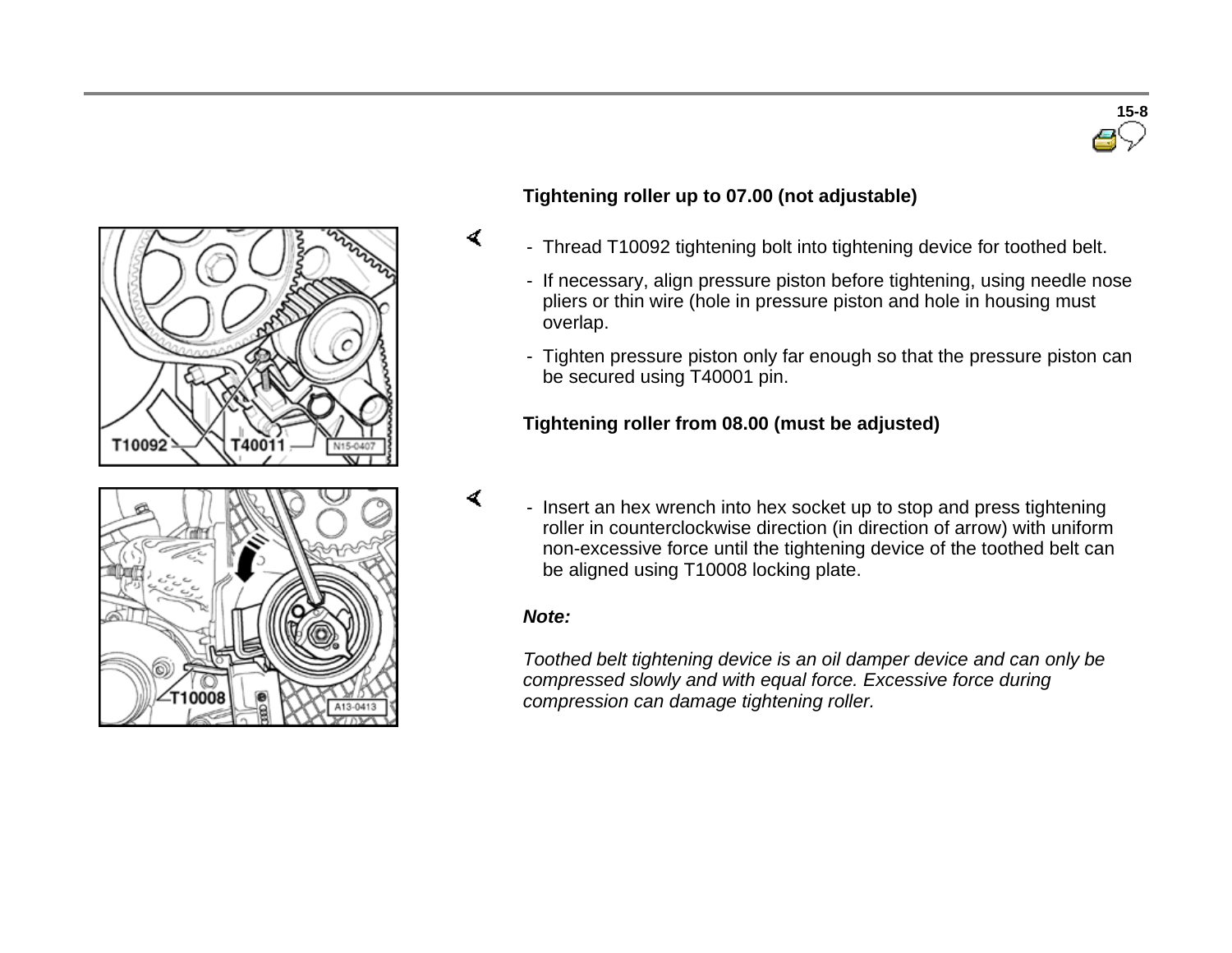



- To loosen toothed belt, loosen nut -1- of tightening roller and turn pin wrench in direction of arrow using 3387 pin wrench.

#### *Note:*

 $\blacktriangleleft$ 

*Impact tab -A- of pin wrench must not be bent.*

## **Continuation for all**

- Remove toothed belt.
- Then turn crankshaft back slightly.

## **Installing**

## **Requirement**

• Pistons must not be positioned in TDC.

## **Work sequence**

- $\blacktriangleleft$
- Align mark on camshaft gear and mark at cylinder head cover.
- Install toothed belt on crankshaft gear (note direction of rotation)
- Install toothed belt guard, lower.

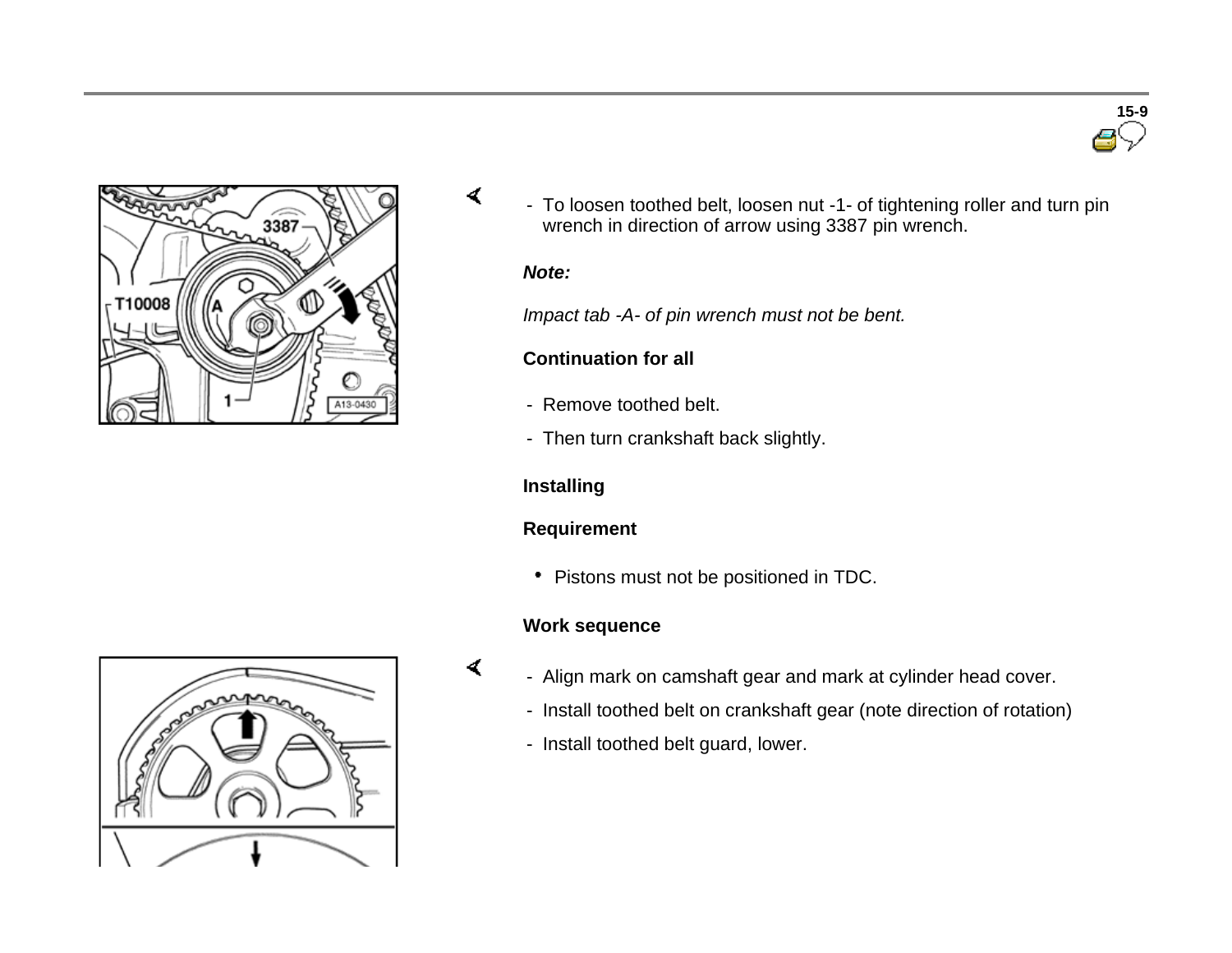





- Adjust crankshaft to TDC cylinder 1.

 $\blacktriangleleft$ 

- Install toothed belt in the order coolant pump, tightening roller, camshaft gear.
- Tighten toothed belt  $\Rightarrow$  Page 15-11

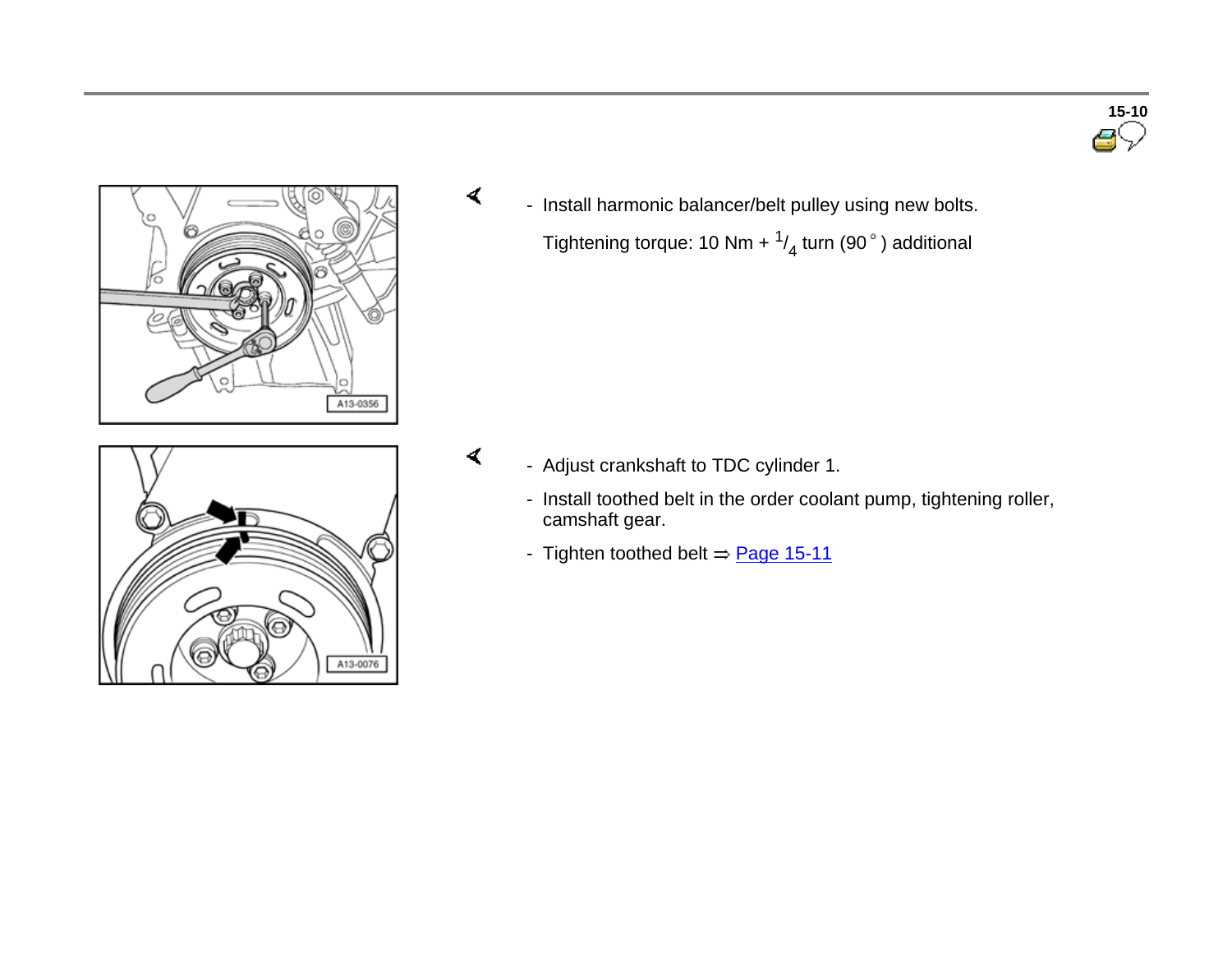## **Tightening toothed belt**

#### **Requirements**

- Engine must not be more than hand-warm.
- Engine is at TDC cylinder 1.

## **Work sequence**

## **Tightening roller up to 07.00 (not adjustable)**

- Tighten toothed belt by pulling out T40001 pin and unbolting T10092 tightening bolt.

## **Tightening roller from 08.00 (must be adjusted)**

#### *Note:*

 $\blacktriangleleft$ 

 $\blacktriangleleft$ 

*If the toothed belt tightening device is completely extended, it must be pressed back in installed position with the tightening roller. This procedure can take up to 5 minutes. Excessive force during compression can damage tightening roller.*

 - Turn pin wrench counterclockwise (tab -A- of pin wrench must not be bent) using 3387 pin wrench until T10008 locking plate can be removed without tension.





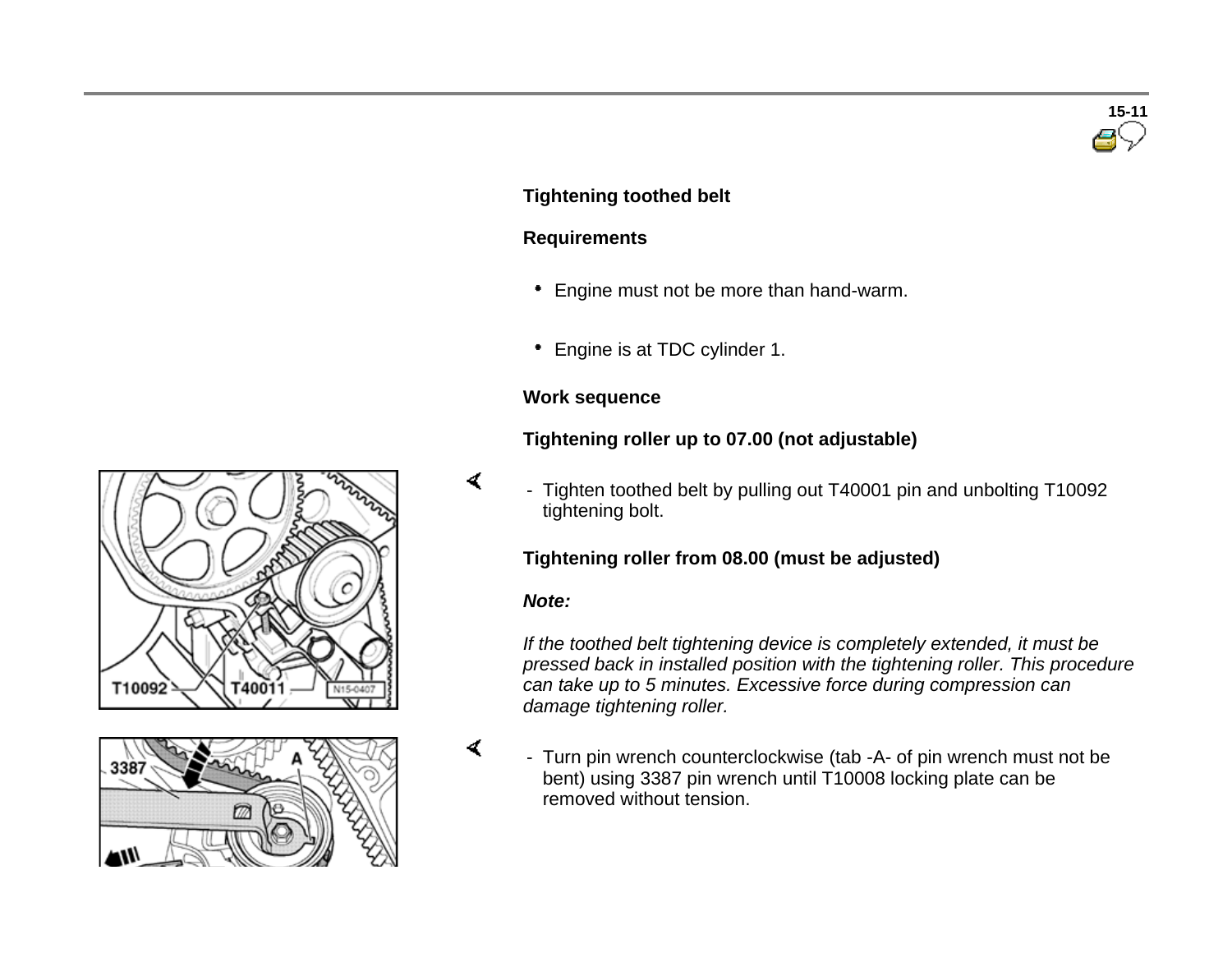





- Turn pin wrench to the right in clockwise direction (direction of arrow) until a drill bit -2- with dimension -a- can be pulled through tightening lever and housing of tightening device.

Specified value dimension -a-: 8 mm.

- Hold tightening roller in this position and tighten securing nut of tightening roller as follows:

Specified value: 27 Nm

## **Continuation for all**

 $\blacktriangleleft$ 

 $\blacktriangleleft$ 

 - Turn crankshaft two rotations and check whether the camshaft and crankshaft marks align with their reference points.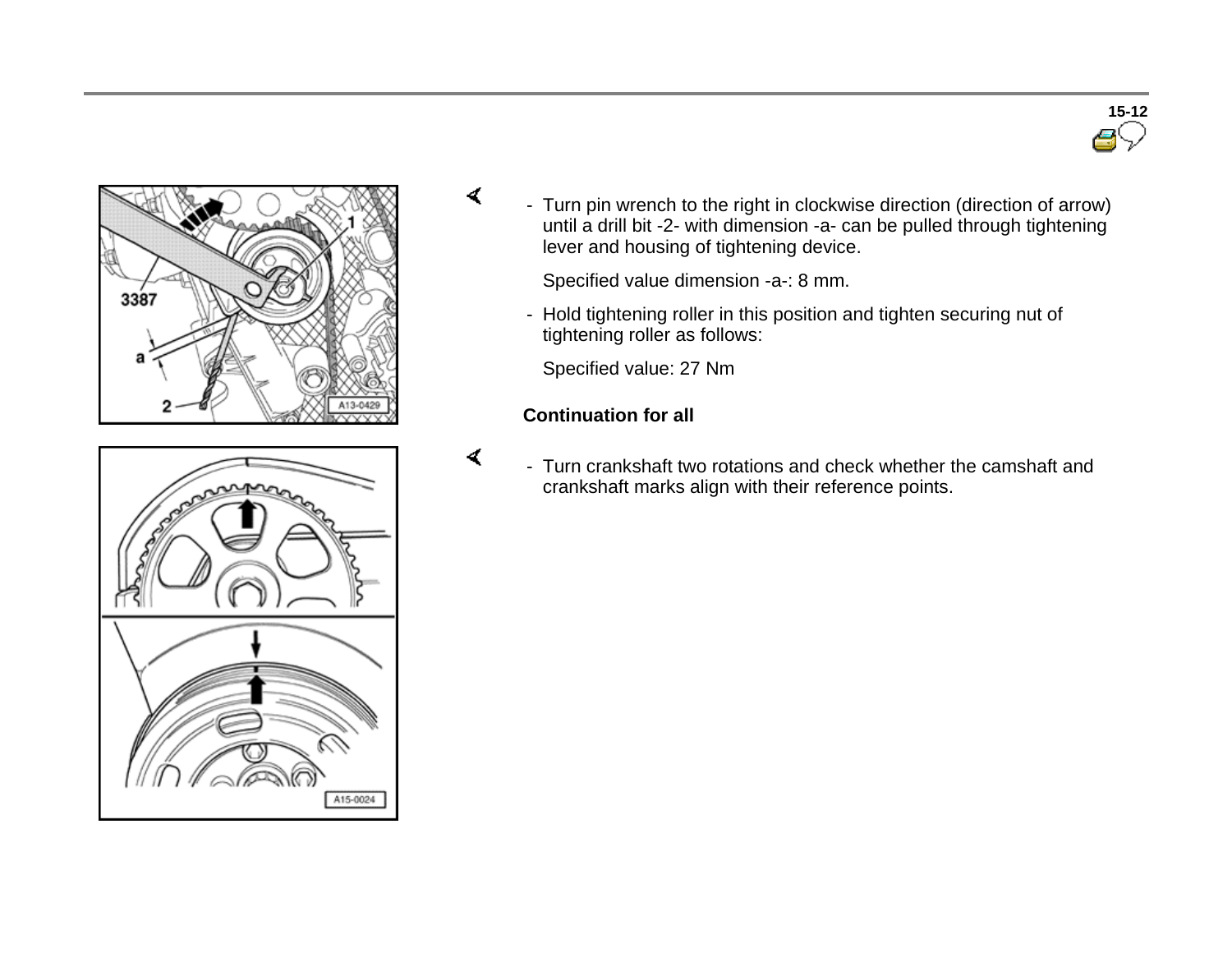

#### **Tightening roller from 08.00 (must be adjusted)**

- Check dimension -a- using a drill bit -2- between tightening lever and housing of tightening device.

Specified value: 6...10 mm

## **If dimension -a- is not being reached**

- Repeat procedure  $\Rightarrow$  Page 15-11, Tighten toothed belt.

## **If dimension -a- is being reached**

## **Continuation for all**

 $\blacktriangleleft$ 

- Toothed belt guard,install center and upper part.
- Install tightening device for ribbed belt.

Tightening torque: 25 Nm

- Install ribbed belt  $\Rightarrow$  Page 13-14.

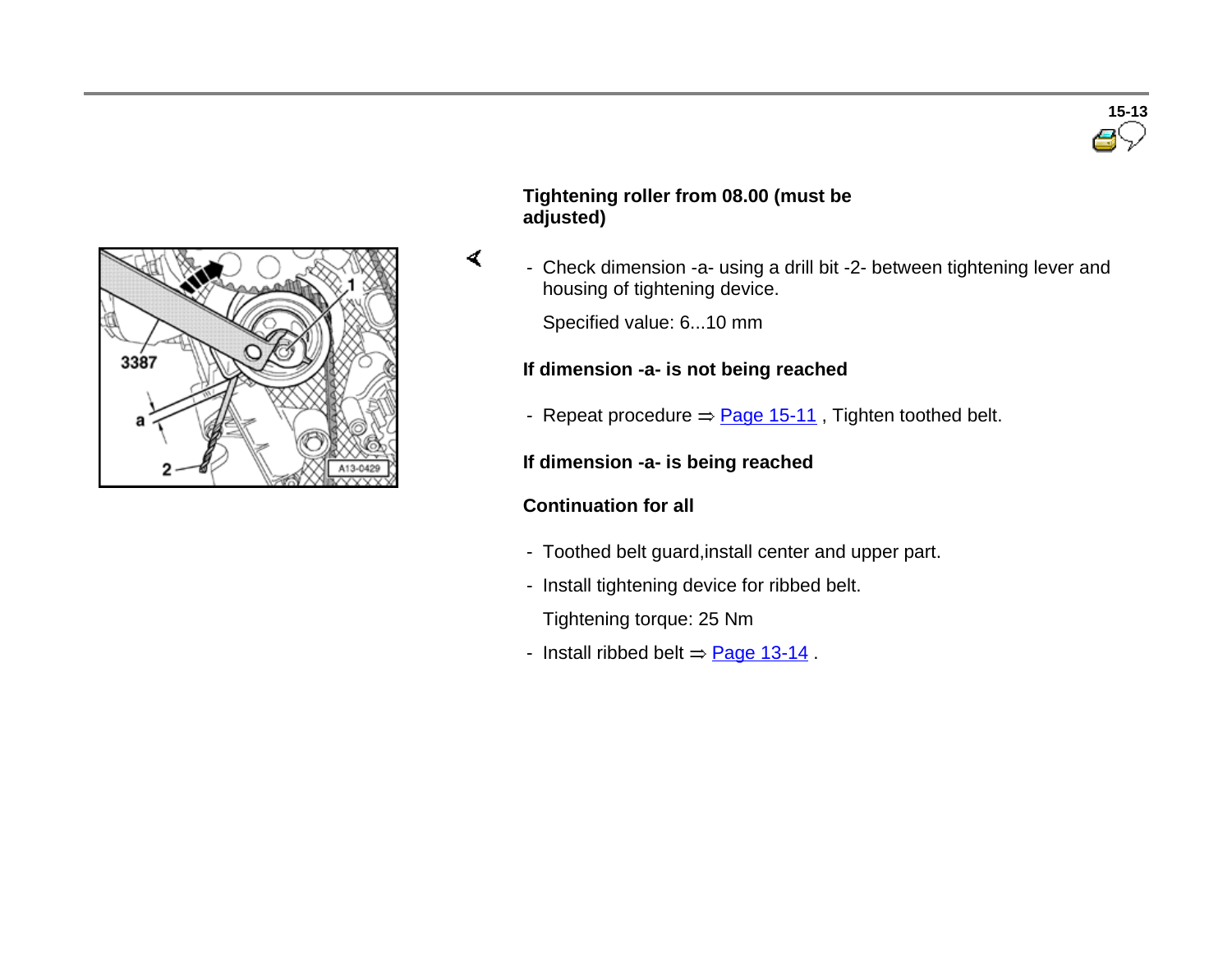



## **Cylinder head, removing and installing**

## **Special tools and equipment**

- ◆ 3452 polydrive key
- ◆ VAG 1306 drip tray
- VAG 1331 torque wrench (5 to 50 Nm)
- VAG 1332 torque wrench (40 to 200 Nm)
- VAS 5024 assembly tool for spring-type clamps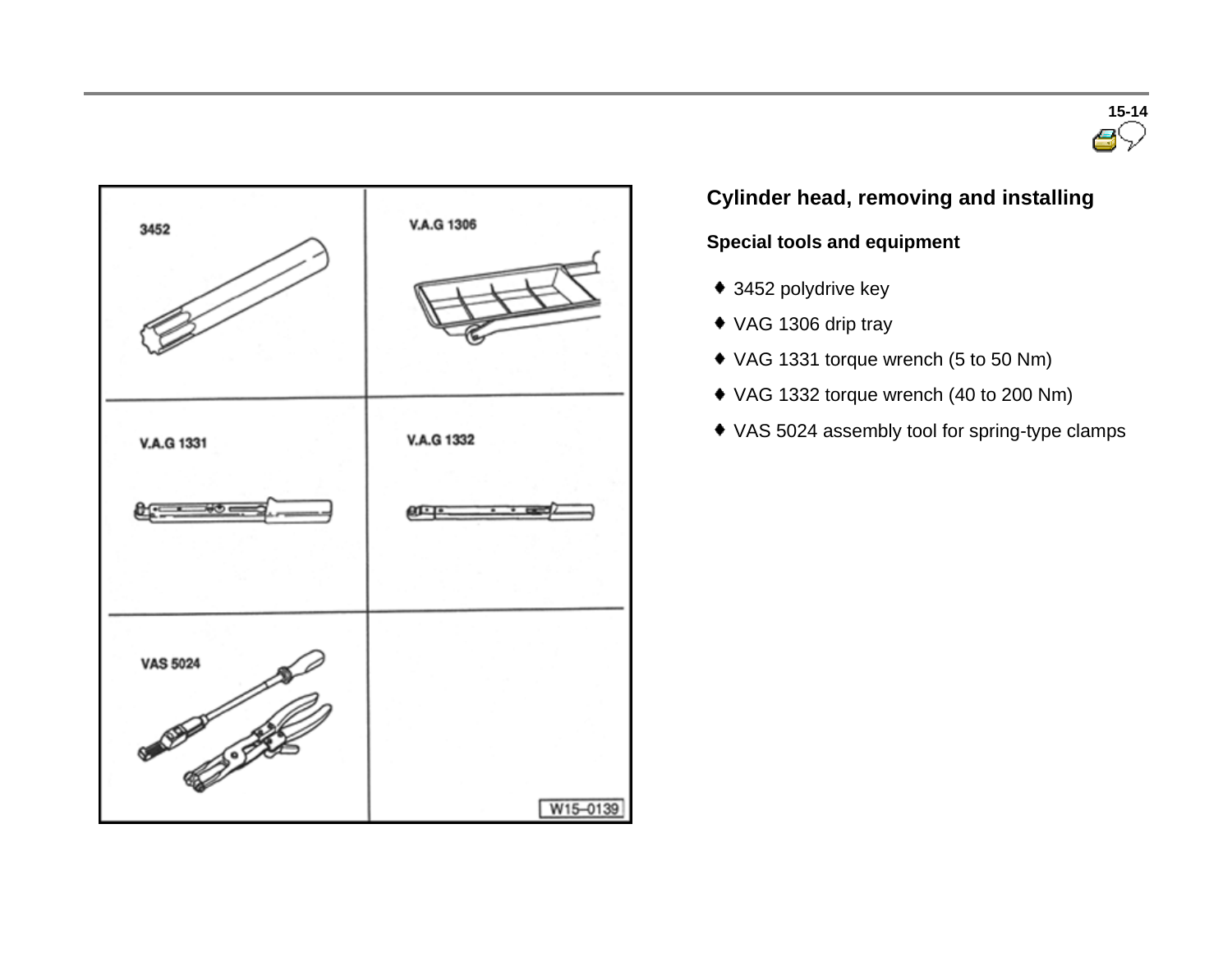# **15-15**

#### **Requirements**

- Engine must not be hotter than lukewarm.
- Pistons must not be at Top Dead Center (TDC).

#### **Procedure**

- First determine whether an anti-theft coded radio is installed. If so, determine the correct radio anti-theft code and record.
- Switch ignition off and disconnect Battery Ground (GND) strap.
- Drain engine coolant  $\Rightarrow$  Page 19-16.
- Disconnect fuel supply line and return line at connection point at fuel rail. Fuel system is under pressure. Therefore place rags around the connection before disconnecting hoses.
- Seal off lines so that no dirt will get into fuel system.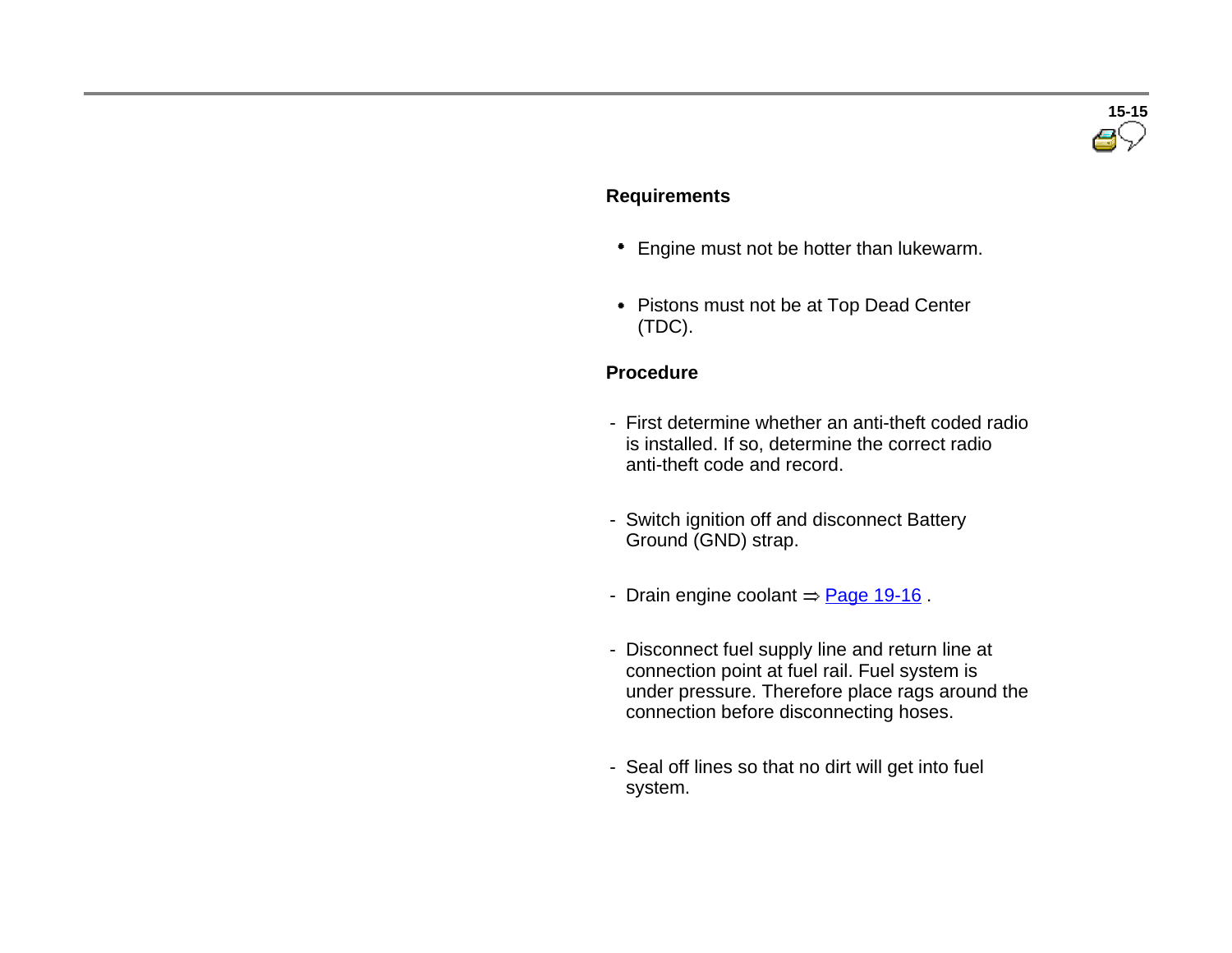- Unbolt catalytic converter from turbocharger.
- Disconnect all necessary connections:
- Cooling system
- ◆ Crankcase breather valve
- ◆ Secondary air system
- Exhaust turbocharger/regulation
- Fuel injection and ignition system
- Remove upper portion of toothed belt guard.
- Loosen tensioner and lift toothed belt from camshaft gear.
- Remove cylinder head cover.
- $\blacktriangleleft$  - Loosen and unbolt cylinder head bolts in specified sequence using 3452 polydrive key.
	- Carefully remove cylinder head.

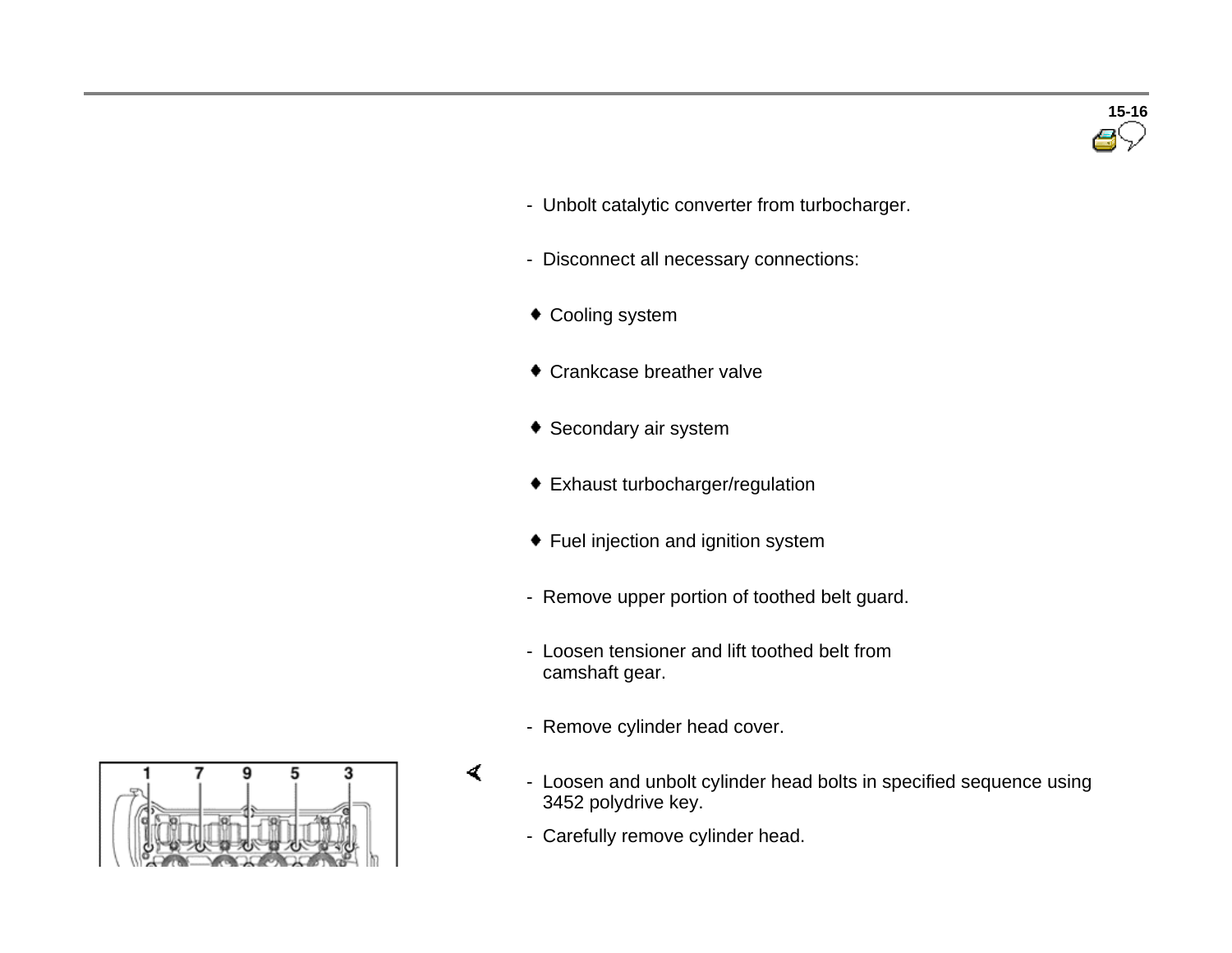## **15-17**

#### **Installing**

#### *Notes:*

- *Pocket holes in engine block for cylinder head bolts must be free of oil and coolant.*
- *Do not remove new cylinder head gasket from package until immediately before installing.*
- *Handle new gasket extremely carefully. Damage will cause leaking.*
- Stuff clean cloths into cylinders so that no dirt or abrasive powder can get between cylinder wall and piston.
- Do not allow dirt or abrasive powder to get into coolant either.
- Carefully clean sealing surfaces of cylinder head and cylinder block. Avoid introducing scratches or scoring (do not use sandpaper with grit below 100).
- Thoroughly remove all sanding and grinding residue and remove cloths.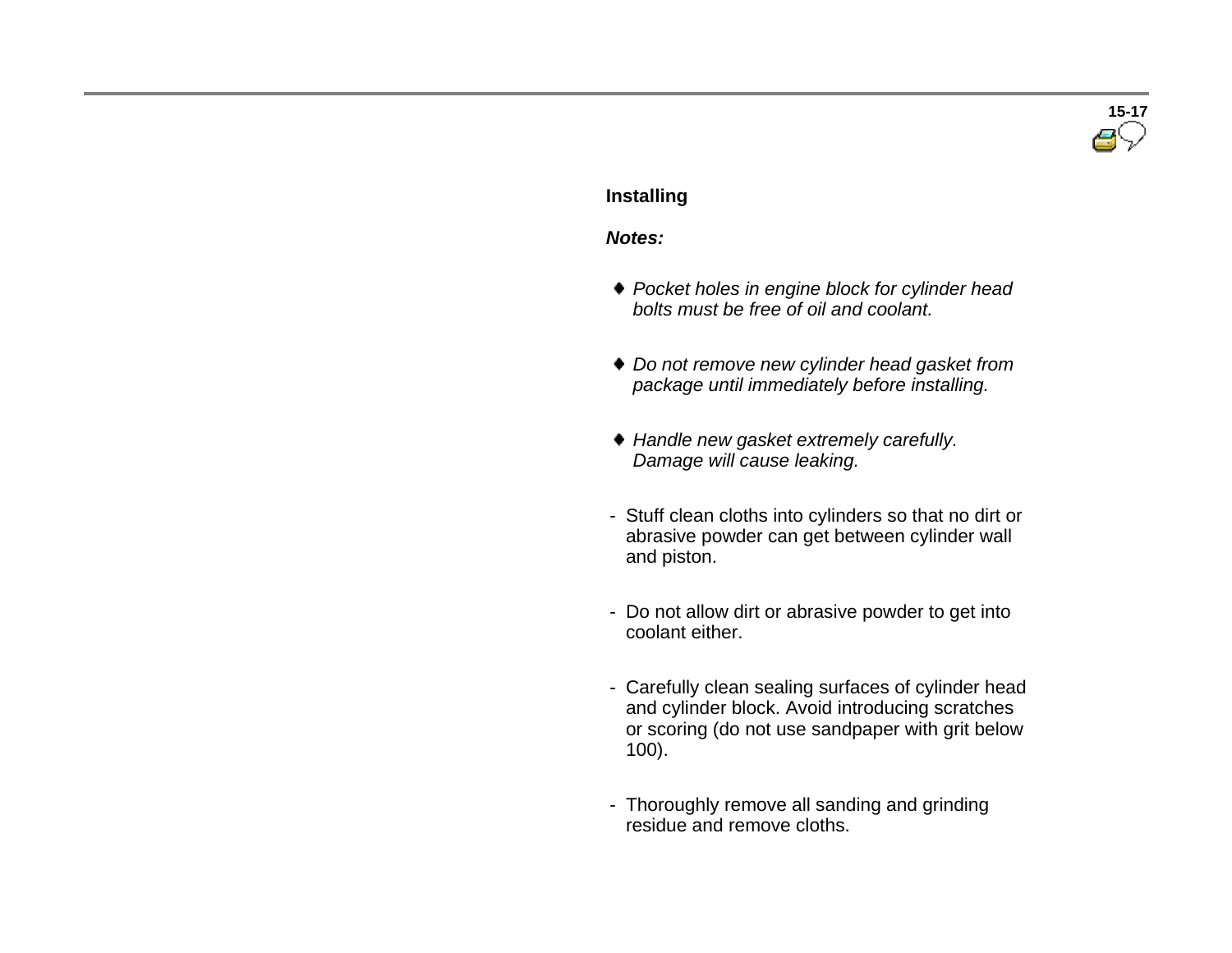- Set piston of 1. Cylinder in TDC position and slightly turn crankshaft backward.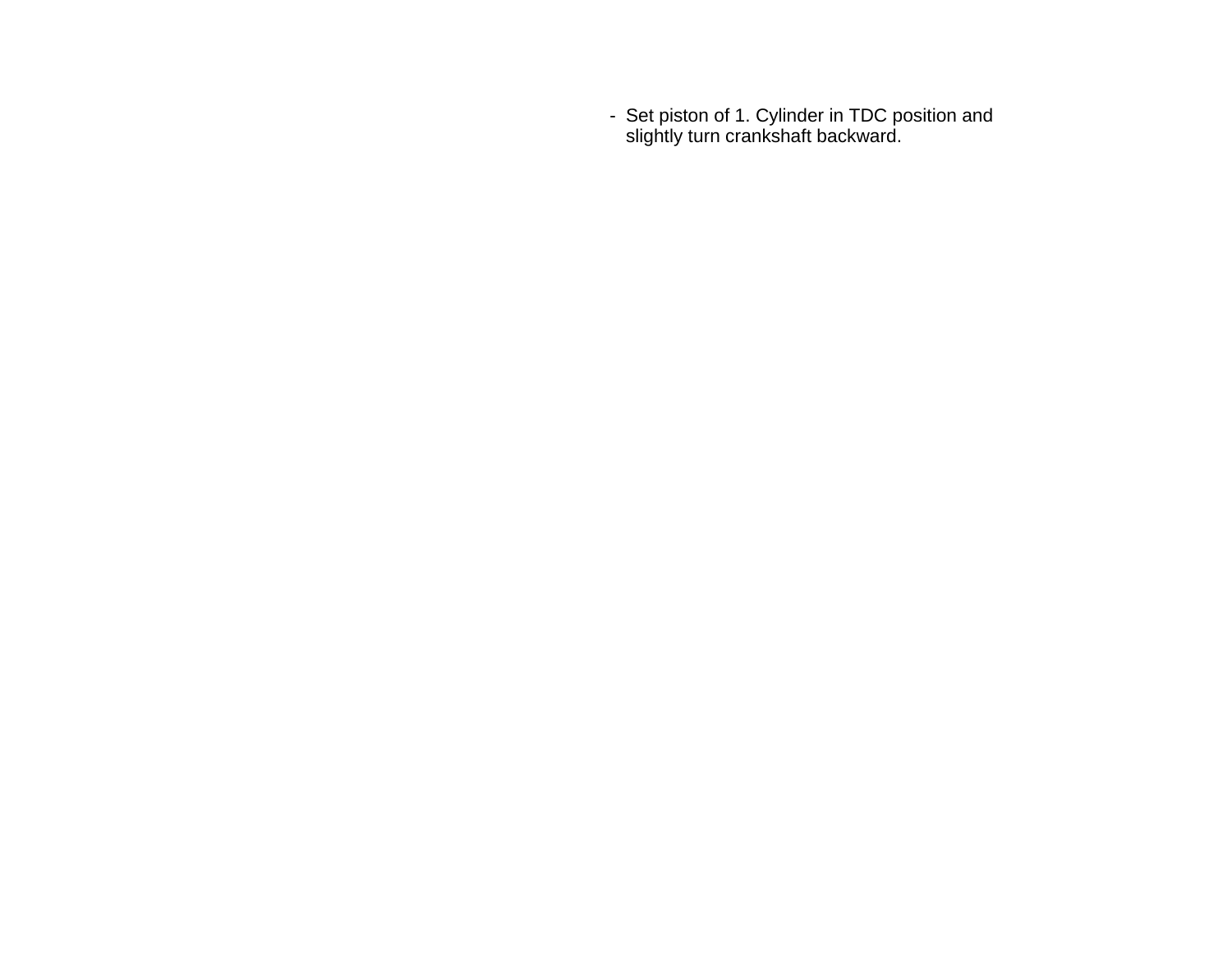

3

A15-0023

- Position new cylinder head gasket.
	- ◆ Pay close attention to pilot pins in cylinder block (arrows).
	- ♦ Pay close attention to cylinder head seal; replacement part number must be legible.
	- Install cylinder head.

 $\blacktriangleleft$ 

 $\blacktriangleleft$ 

- Insert new cylinder head bolts and hand-tighten.
- Tighten cylinder head bolts in specified sequence as follows:
	- Tighten all bolts to 40 Nm.
	- Then tighten all bolts to 60 Nm.
	- Then turn all bolts  $\frac{1}{4}$  rotation (90  $\degree$  ) using a rigid wrench.
	- $\overline{\phantom{a}}$  Then turn all bolts an additional  $\frac{1}{4}$  rotation (90  $\degree$  ) turn.

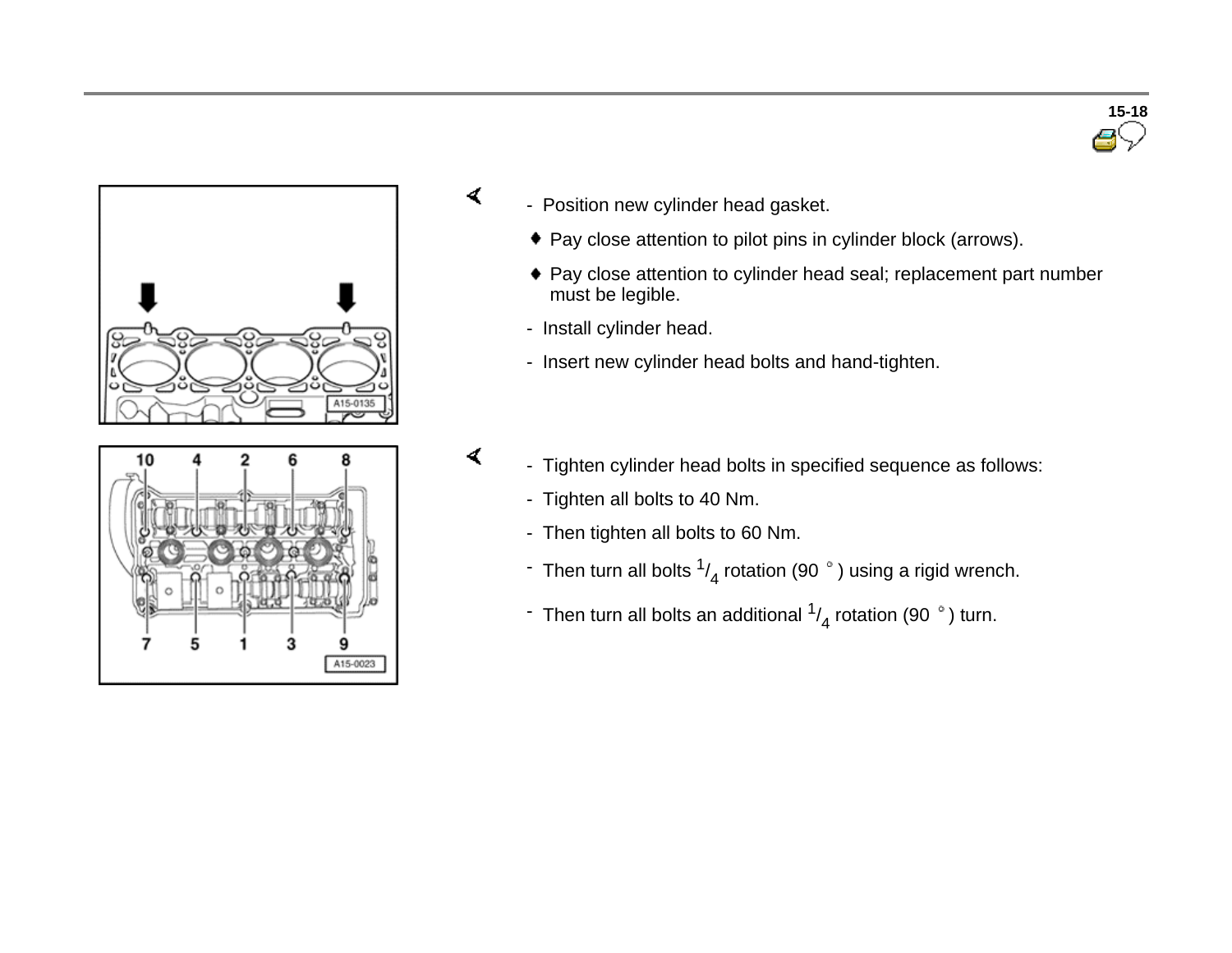

 The rest of the installation follows the reverse of the removal procedures.

 How to install toothed belt and adjust valve timing  $=$  Page 15-6

How to fill up new coolant  $=$  Page 19-16.

- Perform work step "Procedure to follow after interruption of voltage supply".

 *Repair Manual, 1.8 Liter 4-Cyl. 5V Turbo Fuel Injection & Ignition, Engine Code(s): ATW, AUG, AWM, Repair Group 24; Engine Control Module, Procedure to follow after interruption of voltage supply*

- Perform road test and check DTC memory:

 *Repair Manual, 1.8 Liter 4-Cyl. 5V Turbo Fuel Injection & Ignition, Engine Code(s): ATW, AUG, AWM, Repair Group 01, DTC memory; Engine Control Module (ECM) DTC memory, checking and erasing*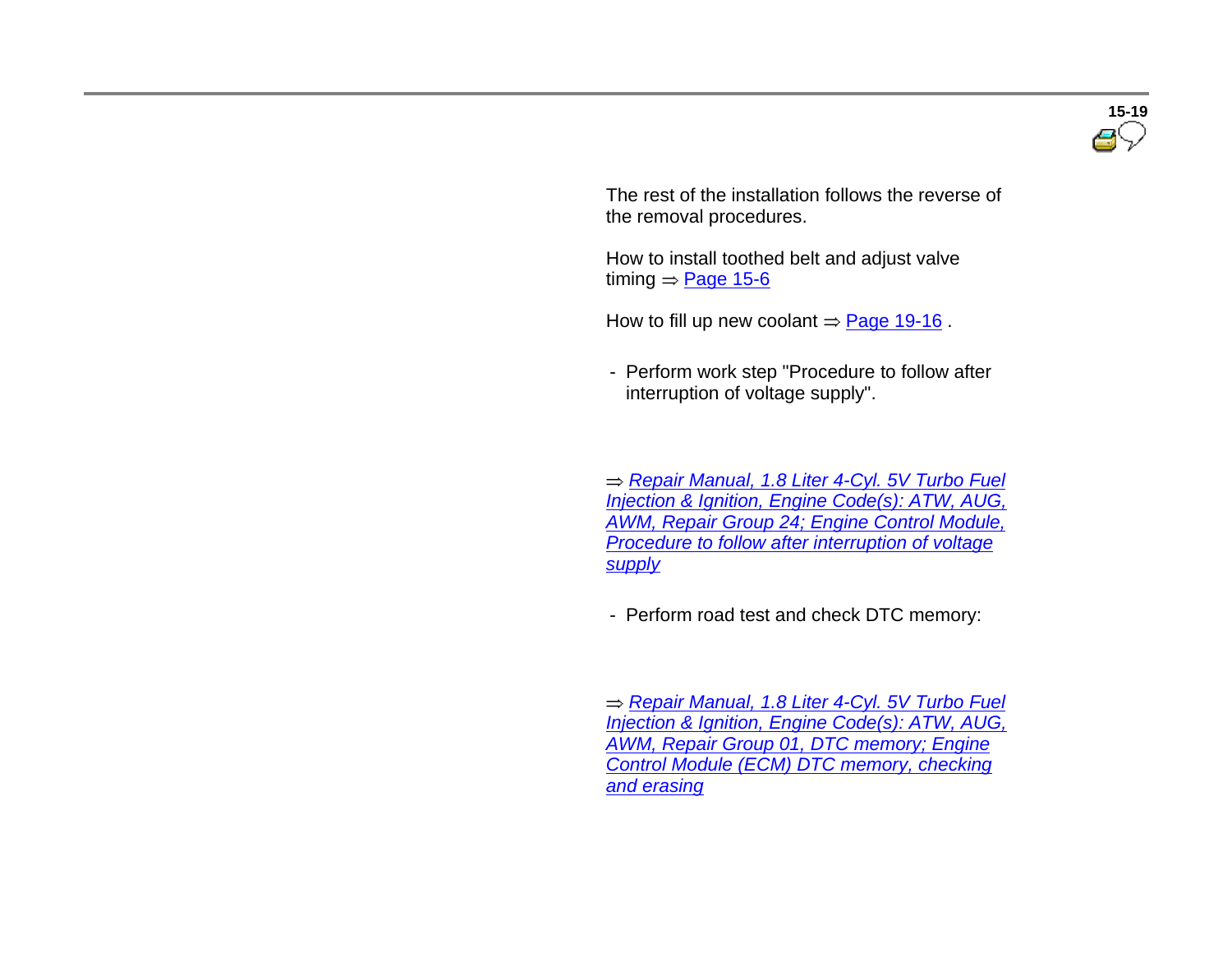



## **Compression pressure, checking**

## **Special tools and equipment**

- 3122B Spark plug removal tool
- VAG 1331 Torque wrench (5 to 50 Nm)
- VAG 1763 Compression tester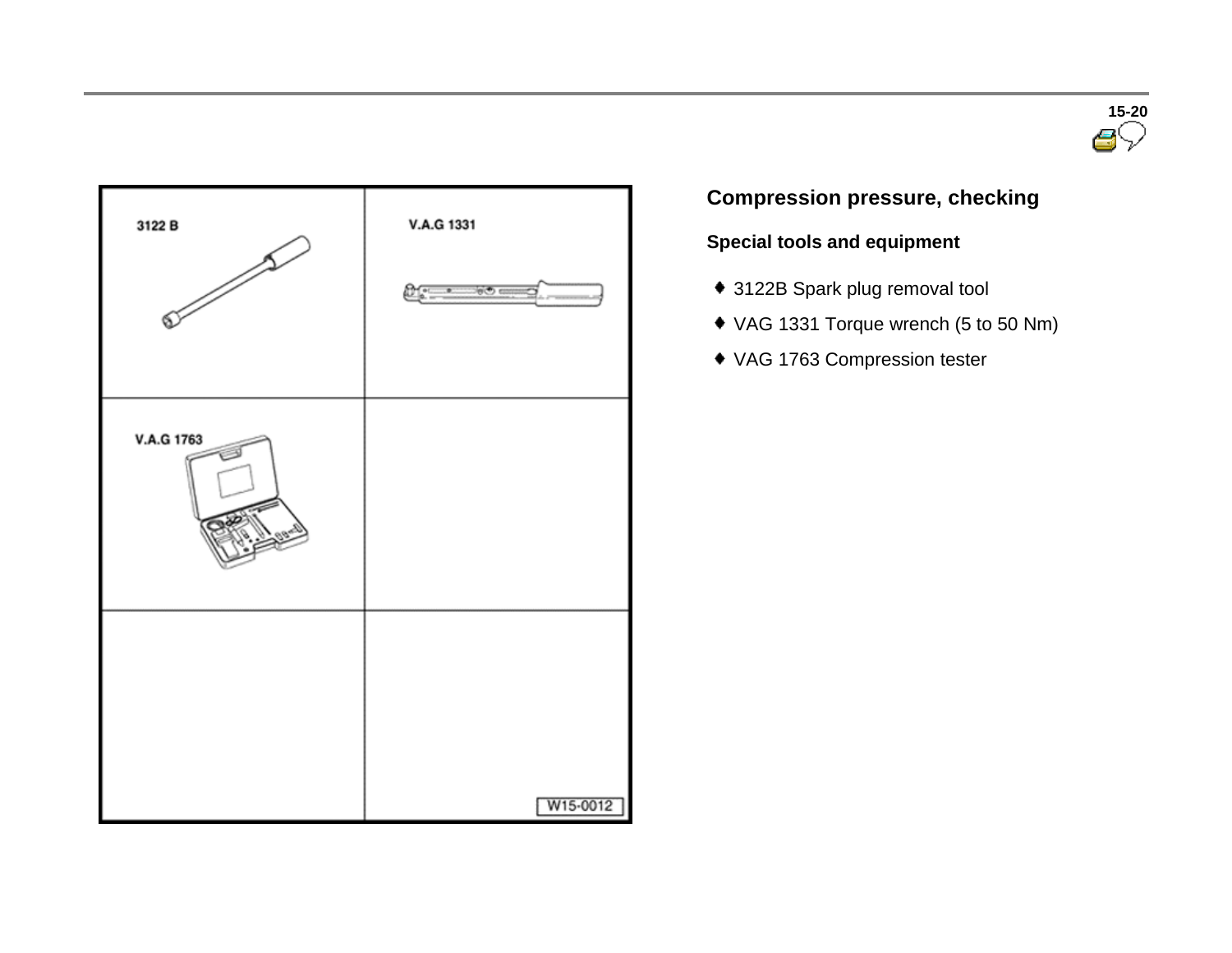#### **Test requirements**

- Engine oil temperature must be at least 30  $^{\circ}$  C.
- Voltage supply OK

#### **Procedure**

- Remove fuse 32 from fuse holder.

#### *Note:*

 $\blacktriangleleft$ 

*By removing fuse 32, voltage supply to the fuel injectors is interrupted.*

- Disconnect connectors for ignition coils.
- Remove ignition coils.

*Repair Manual, 1.8 Liter 4-Cyl. 5V Turbo Fuel Injection & Ignition, Engine Code(s): ATW, AUG, AWM, Repair Group 28; Ignition, servicing; Parts of ignition system, removing and installing*

- Remove spark plugs using 3122B spark plug removal tool.
- Have a second technician depress accelerator pedal completely.
- Test engine compression using VAG 1381 or VAG 1763 compression tester.